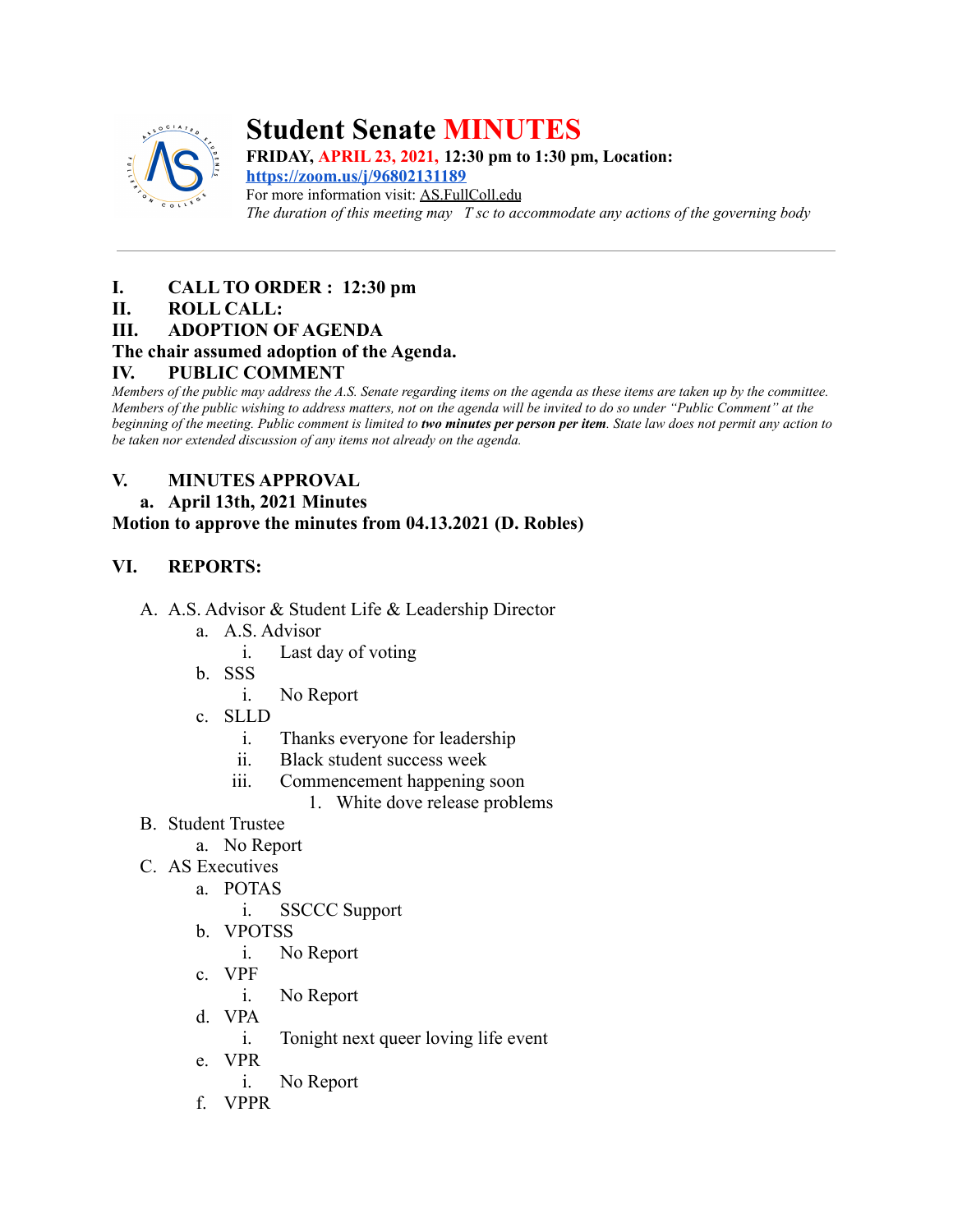- i. Live streaming survey
- ii. Instagram
- iii. Graduation Video
- D. Faculty Senate Liaison
	- a. Faculty senate meeting this Thursday

#### **VII. STANDING COMMITTEE & TASK FORCE REPORTS:**

- A. Research, Planning, and Resolutions
	- a. Statement of support for black student success week

#### **Motion to adopt statement of support (S. Brewster)**

b. AAPI Statement of support

#### **Motion to adopt statement of support (S. Brewster)**

c. COVID-19 vaccine resolution

#### **Motion to adopt COVID-19 vaccine resolution (G. DeVries)**

#### B. Finance Committee

- *a. MSP to approve up to 1000 fidget spinner pens (G. DeVries)*
- *b. MSP to amend the previous motion to approve up to \$700 for windbreakers (G. DeVries)*
- *c. MSP to amend the previous motion to approve up to 11 plaques (G. DeVries)*
- *d. MSP to amend the previous motion to approve up to \$130 to purchase Canva Premium (G. DeVries)*

#### **Motion to approve all Finance MSP's (G. DeVries)**

#### C. Judicial

# **MSP to approve revised changes to the constitution and bylaws. (G. DeVries). BYLAWS**

*The following bylaws are arranged in sequence of articles that correspond to the sequence found in the Associated Students Constitution. The purpose of each bylaw is to expand and elaborate the particular Constitutional section.*

#### *PREAMBLE PURPOSE STATEMENT*

*1. Associated Students of Fullerton College shall represent the students of Fullerton College at the campus and district level. Representation shall include expressing concerns of the students to the faculty and administration as well as relaying information back to the students. 2. Associated Students of Fullerton College shall foster an enjoyable academic environment. This shall include, but is not limited to, educational, social, and intellectual programs, services, activities, and*

*other actions that benefit the students of Fullerton College.*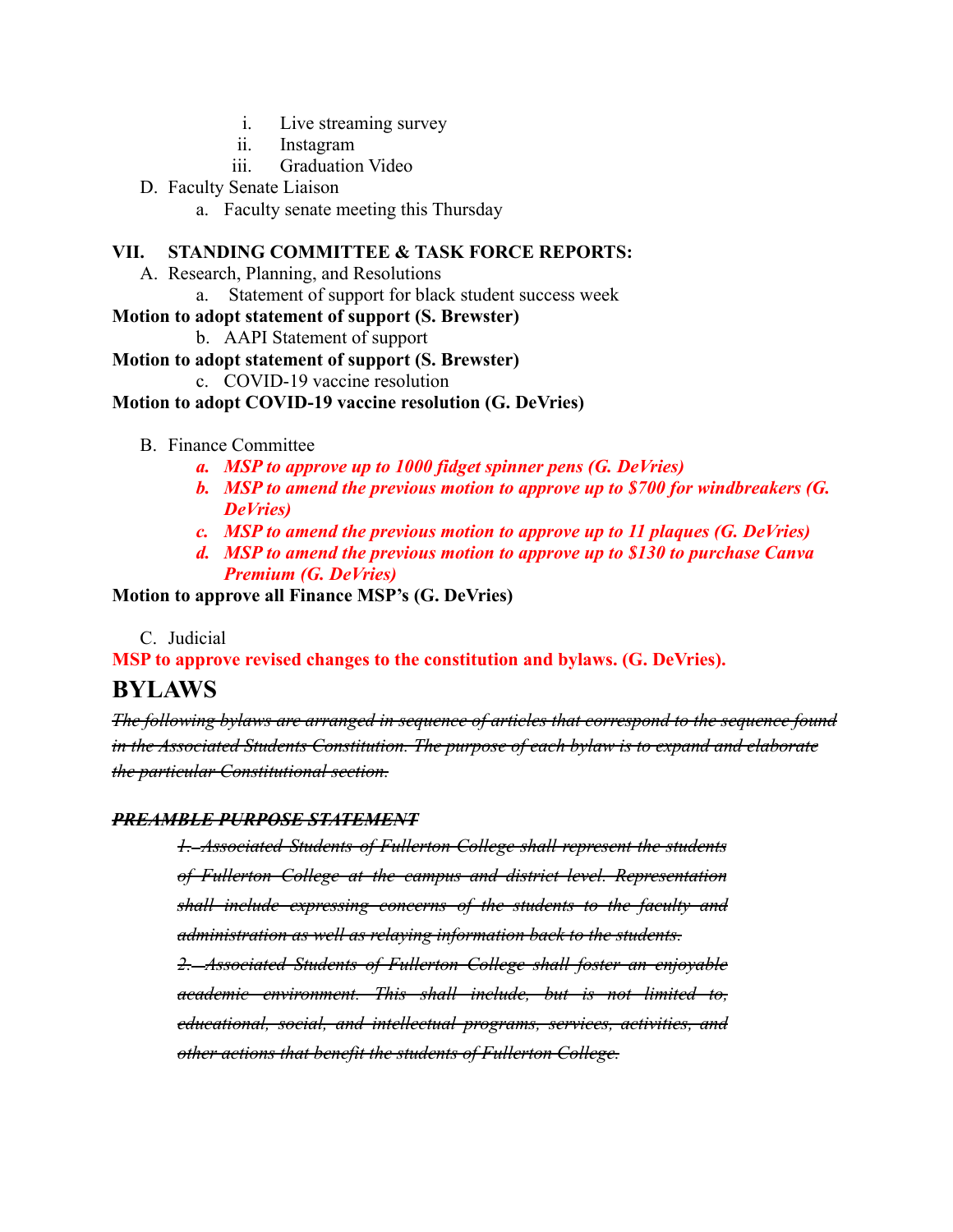*3. Associated Students of Fullerton College is encouraged to represent the students on the state and national level. This may include lobbying in Sacramento as well as providing information on events in the political arena at both levels.*

#### *ARTICLE III GOVERNMENT STRUCTURES*

#### *SECTION A. NON-VOTING*

*1. Individuals employed on a full or part-time basis by the A.S. shall not hold a position on A.S. Senate or A.S. student committee during the term of employment, unless listed below. a. Individuals employed by A.S. to work I.D. Cards and Registration during Fall, Spring, and Summer shall be eligible to hold A.S. Senate and committee positions. ARTICLE IV FUNCTIONS*

#### *SECTION A. STUDENT SENATE MEETING GUIDELINES*

*1. The Student Senate Meetings are in session during the Fall and Spring Semesters according to Fullerton College.*

*1. Student Senate meetings dates and times shall be determined by the executives. Special meetings may be called at the discretion of the President and the executives. and a majority of the present active Student Senate membership*

*2. A special Student Senate meeting shall be defined as scheduled at a time other than the regular meeting time. To be an official business meeting, the following prerequisites shall be adhered to:*

> *a. Written public notice of the meeting shall be given at least seventy-two (72) hours in advance of the special meeting.*

> *b. All references in the Constitution and Bylaws pertaining to Student Senate meetings shall be applicable.*

*3. In order to conduct business, the A.S. Senate must have an initial quorum of the year of more than fifty percent (more than 50%) of elected A.S. Senators and executive officers at the time of the meeting. Thereafter, Quorum shall be set at more than fifty percent of the elected and appointed senators and executive officers at the time of the Senate meeting.*

*4. Agenda items can only be placed on the agenda by voting Student members. In addition, all agenda items shall be submitted in writing either via email or handed directly to the President of the Student Senate no later than 12 noon the Friday preceding the Student Senate meeting,*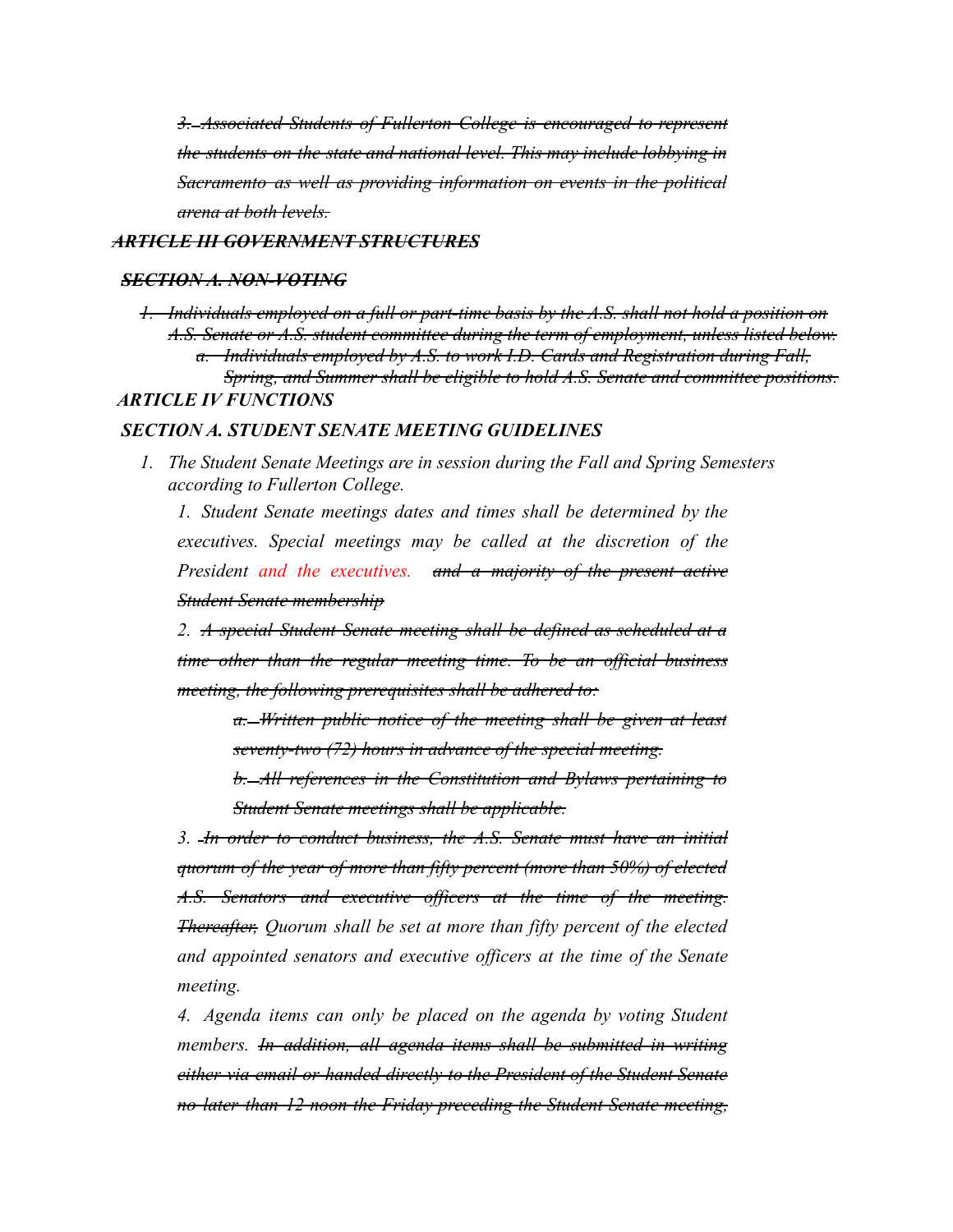*unless a holiday falls on the Friday preceding the Student Senate meeting, where items shall be submitted the Wednesday prior to the Student Senate meeting.*

*4. Agenda items need to be submitted to the A.S. President far enough in advance to be posted in accordance with state law.*

*5. No business items, except announcements, shall be added to the agenda after the time prescribed in the above paragraph unless they are of an emergency nature. A two-thirds (2/3) majority vote of the Student Senate members shall be required to place such items on the agenda.*

*6. Agendas shall be provided in a quantity sufficient to accommodate all Student Senate guests.*

*7. The order of items on the agenda shall be determined by the A.S. Executives. order of entries made by eligible persons. The process for changing order of the day shall follow the most recent Robert's Rules of Order.*

*8. If a motion is of legal and/or major importance, the motion shall be clearly written in advance of the meeting and distributed to all Student Senate members.*

*9. New business not covered in the previous meeting shall take priority and shall be considered unfinished business.*

*10. Public Comment announcements can be added at the beginning of a Student Senate meeting. A Public Comment shall be defined as a public notification or declaration. Further, it is subject only to clarification, and no business shall be proposed or conducted during Public Comment.*

*11. Failed motions without being substantially and specifically altered may only be reintroduced on the Student Senate floor one additional time.*

*12. Associated Students of Fullerton College shall acknowledge and follow the Ralph M. Brown Act as applicable.*

#### *SECTION B. THE EXECUTIVE COUNCIL*

*1. The Executive Council shall have the authority to conduct all official A.S. business outside of the regular Fall and Spring Semesters. when the A.S. Senate is not in session. However, the Executive Council cannot*